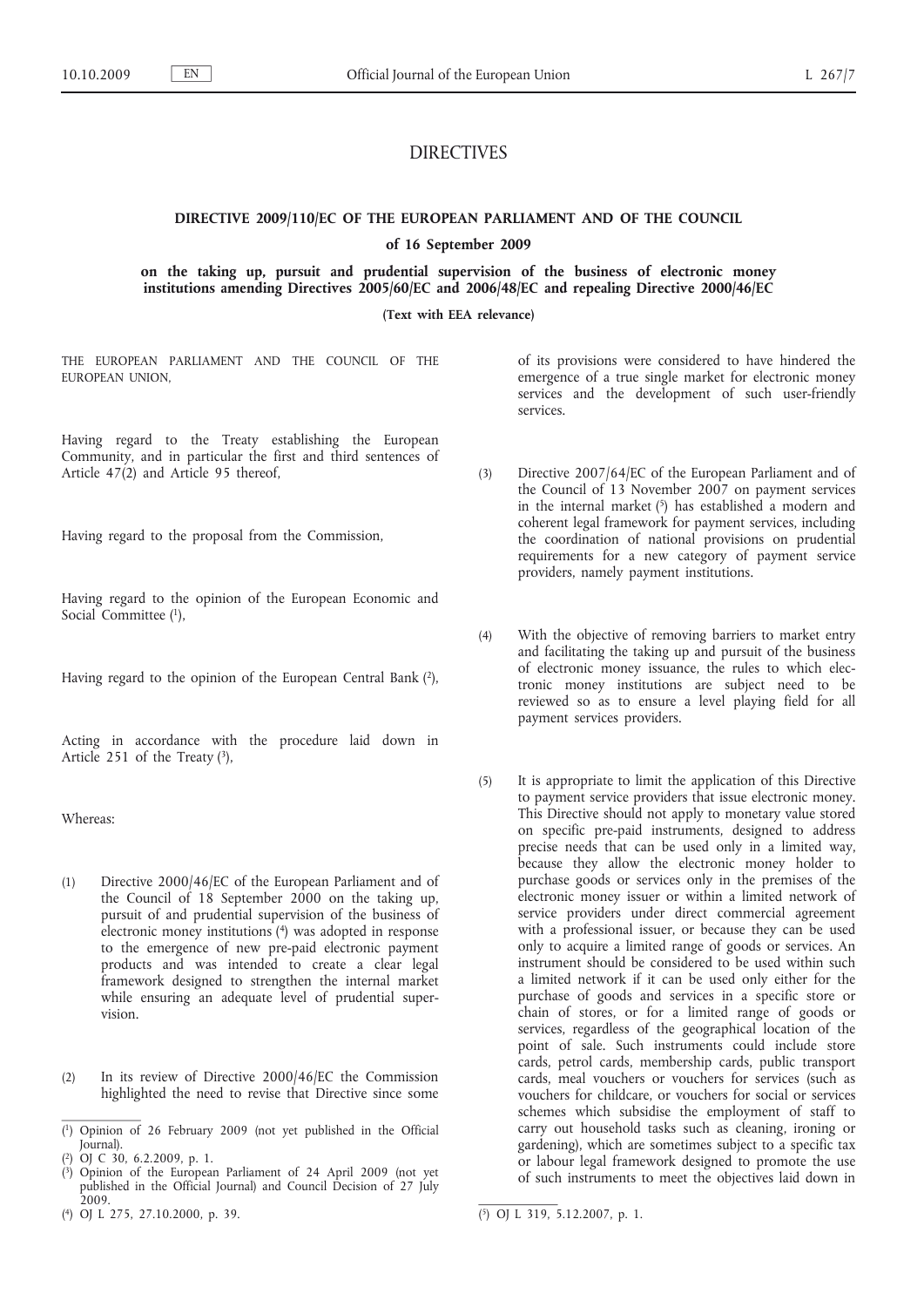social legislation. Where such a specific-purpose instrument develops into a general-purpose instrument, the exemption from the scope of this Directive should no longer apply. Instruments which can be used for purchases in stores of listed merchants should not be exempted from the scope of this Directive as such instruments are typically designed for a network of service providers which is continuously growing.

- (6) It is also appropriate that this Directive not apply to monetary value that is used to purchase digital goods or services, where, by virtue of the nature of the good or service, the operator adds intrinsic value to it, e.g. in the form of access, search or distribution facilities, provided that the good or service in question can be used only through a digital device, such as a mobile phone or a computer, and provided that the telecommunication, digital or information technology operator does not act only as an intermediary between the payment service user and the supplier of the goods and services. This is a situation where a mobile phone or other digital network subscriber pays the network operator directly and there is neither a direct payment relationship nor a direct debtor-creditor relationship between the network subscriber and any third-party supplier of goods or services delivered as part of the transaction.
- (7) It is appropriate to introduce a clear definition of electronic money in order to make it technically neutral. That definition should cover all situations where the payment service provider issues a pre-paid stored value in exchange for funds, which can be used for payment purposes because it is accepted by third persons as a payment.
- (8) The definition of electronic money should cover electronic money whether it is held on a payment device in the electronic money holder's possession or stored remotely at a server and managed by the electronic money holder through a specific account for electronic money. That definition should be wide enough to avoid hampering technological innovation and to cover not only all the electronic money products available today in the market but also those products which could be developed in the future.
- (9) The prudential supervisory regime for electronic money institutions should be reviewed and aligned more closely with the risks faced by those institutions. That regime should also be made coherent with the prudential supervisory regime applying to payment institutions under Directive 2007/64/EC. In this respect, the relevant provisions of Directive 2007/64/EC should apply *mutatis mutandis* to electronic money institutions

without prejudice to the provisions of this Directive. A reference to 'payment institution' in Directive 2007/64/EC therefore needs to be read as a reference to electronic money institution; a reference to 'payment service' needs to be read as a reference to the activity of payment services and issuing electronic money; a reference to 'payment service user' needs to be read as a reference to payment service user and electronic money holder; a reference to 'this Directive' needs to be read as a reference to both Directive 2007/64/EC and this Directive; a reference to Title II of Directive 2007/64/EC needs to be read as a reference to Title II of Directive 2007/64/EC and Title II of this Directive; a reference to Article 6 of Directive 2007/64/EC needs to be read as a reference to Article 4 of this Directive; a reference to Article 7(1) of Directive 2007/64/EC needs to be read as a reference to Article 5(1) of this Directive; a reference to Article 7(2) of Directive 2007/64/EC needs to be read as a reference to Article 5(6) of this Directive; a reference to Article 8 of Directive 2007/64/EC needs to be read as a reference to Article 5(2) to (5) of this Directive; a reference to Article 9 of Directive 2007/64/EC needs to be read as a reference to Article 7 of this Directive; a reference to Article 16(1) of Directive 2007/64/EC needs to be read as a reference to Article  $6(1)(c)$  to  $(e)$  of this Directive; and a reference to Article 26 of Directive 2007/64/EC needs to be read as a reference to Article 9 of this Directive.

- (10) It is recognised that electronic money institutions distribute electronic money, including by selling or reselling electronic money products to the public, providing a means of distributing electronic money to customers, or of redeeming electronic money on the request of customers or of topping up customers' electronic money products, through natural or legal persons on their behalf, according to the requirements of their respective business models. While electronic money institutions should not be permitted to issue electronic money through agents, they should none the less be permitted to provide the payment services listed in the Annex to Directive  $2007/64/EC$  through agents, where the conditions in Article 17 of that Directive are met.
- (11) There is a need for a regime for initial capital combined with one for ongoing capital to ensure an appropriate level of consumer protection and the sound and prudent operation of electronic money institutions. Given the specificity of electronic money, an additional method for calculating ongoing capital should be provided for. Full supervisory discretion to ensure that the same risks are treated in the same way for all payment service providers and that the method of calculation encompasses the specific business situation of a given electronic money institution should be preserved. In addition, provision should be made for electronic money institutions to be required to keep the funds of electronic money holders separate from the funds of the electronic money institution for other business activities. Electronic money institutions should also be subject to effective anti-money laundering and anti-terrorist financing rules.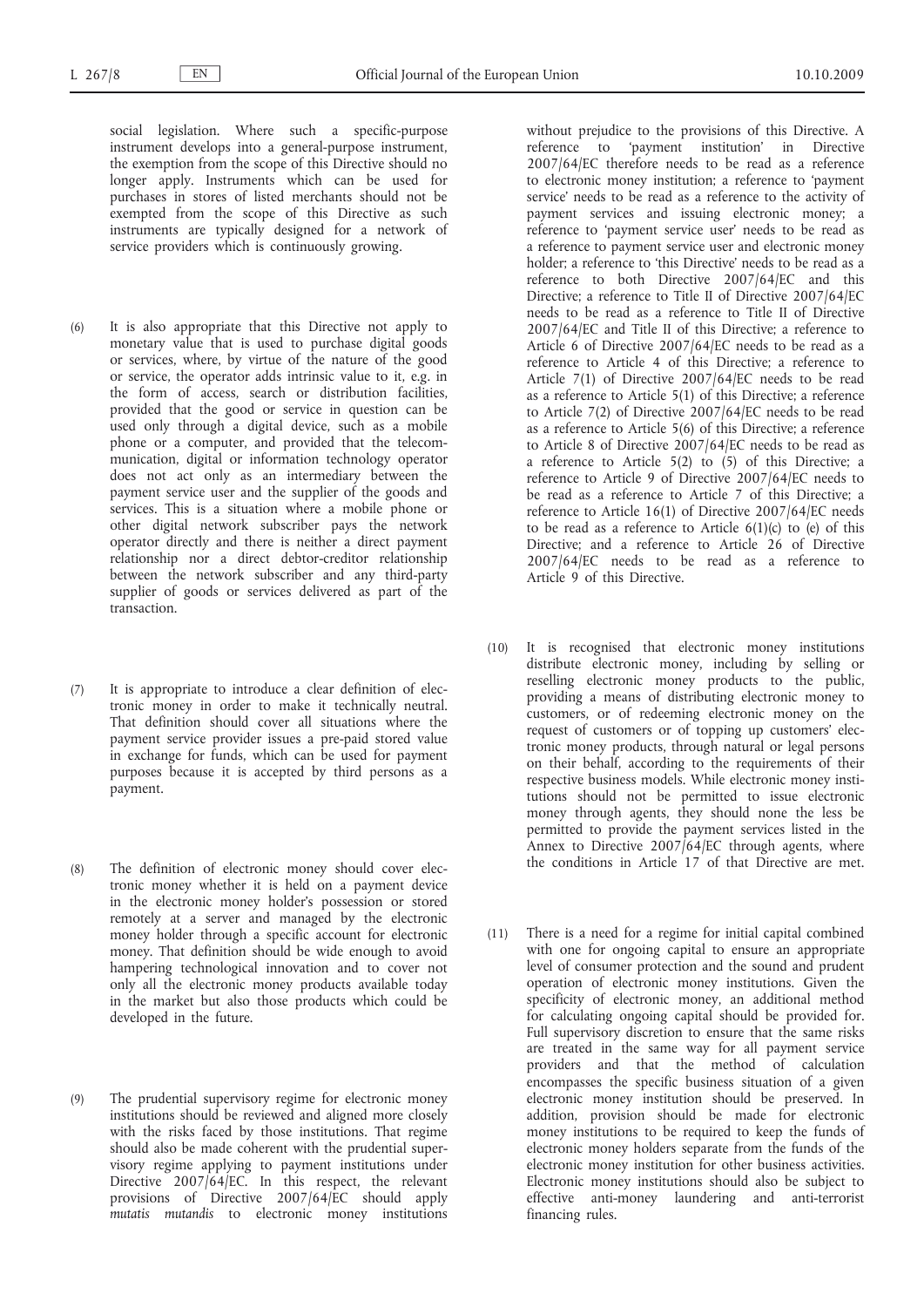- (12) The operation of payment systems is an activity which is not reserved to specific categories of institution. It is important to recognise, however, that, as is the case for payment institutions, it is also possible for the operation of payment systems to be carried out by electronic money institutions.
- (13) The issuance of electronic money does not constitute a deposit-taking activity pursuant to Directive 2006/48/EC of the European Parliament and of the Council of 14 June 2006 relating to the taking up and pursuit of the business of credit institutions  $(1)$ , in view of its specific character as an electronic surrogate for coins and banknotes, which is to be used for making payments, usually of limited amount and not as means of saving. Electronic money institutions should not be allowed to grant credit from the funds received or held for the purpose of issuing electronic money. Electronic money issuers should not, moreover, be allowed to grant interest or any other benefit unless those benefits are not related to the length of time during which the electronic money holder holds electronic money. The conditions for granting and maintaining authorisation as electronic money institutions should include prudential requirements that are proportionate to the operational and financial risks faced by such bodies in the course of their business related to the issuance of electronic money, independently of any other commercial activities carried out by the electronic money institution.
- (14) It is necessary, however, to preserve a level playing field between electronic money institutions and credit institutions with regard to the issuance of electronic money to ensure fair competition for the same service among a wider range of institutions for the benefit of electronic money holders. This should be achieved by balancing the less cumbersome features of the prudential supervisory regime applying to electronic money institutions against provisions that are more stringent than those applying to credit institutions, notably as regards the safeguarding of the funds of an electronic money holder. Given the crucial importance of safeguarding, it is necessary that the competent authorities be informed in advance of any material change, such as a change in the safeguarding method, a change in the credit institution where safeguarded funds are deposited, or a change in the insurance undertaking or credit institution which insured or guaranteed the safeguarded funds.
- (15) The rules governing branches of electronic money institutions which have their head office outside the Community should be analogous in all Member States. It is important to provide that such rules not be more favourable than those for branches of electronic money institutions which have their head office in another Member State. The Community should be able to conclude agreements with third countries providing for

the application of rules which accord branches of electronic money institutions which have their head office outside the Community the same treatment throughout the Community. The branches of electronic money institutions which have their head office outside the Community should benefit from neither the freedom of establishment under Article 43 of the Treaty in Member States other than those in which they are established nor the freedom to provide services under the second paragraph of Article 49 of the Treaty.

- (16) It is appropriate to allow Member States to waive the application of certain provisions of this Directive as regards institutions issuing only a limited amount of electronic money. institutions benefiting from such a waiver should not have the right under this Directive to exercise the freedom of establishment or the freedom to provide services and they should not indirectly exercise those rights as members of a payment system. It is desirable, however, to register the details of all entities providing electronic money services, including those benefiting from a waiver. For that purpose, Member States should enter such entities in a register of electronic money institutions.
- (17) For prudential reasons, Member States should ensure that only electronic money institutions duly authorised or benefiting from a waiver in accordance with this Directive, credit institutions authorised in accordance with Directive 2006/48/EC, post office giro institutions entitled under national law to issue electronic money, institutions referred to in Article 2 of Directive 2006/48/EC, the European Central Bank, national central banks when not acting in their capacity as monetary authority or other public authorities and Member States or their regional or local authorities when acting in their capacity as public authorities may issue electronic money.
- (18) Electronic money needs to be redeemable to preserve the confidence of the electronic money holder. Redeemability does not imply that the funds received in exchange for electronic money should be regarded as deposits or other repayable funds for the purpose of Directive 2006/48/EC. Redemption should be possible at any time, at par value without any possibility to agree a minimum threshold for redemption. Redemption should, in general, be granted free of charge. However, in cases duly specified in this Directive it should be possible to request a proportionate and cost-based fee without prejudice to national legislation on tax or social matters or any obligations on the electronic money issuer under other relevant Community or national legislation, such as anti-money laundering and anti-terrorist financing rules, any action targeting the freezing of funds or any specific measure linked to the prevention and investigation of crimes.

<sup>(</sup> 1) OJ L 177, 30.6.2006, p. 1.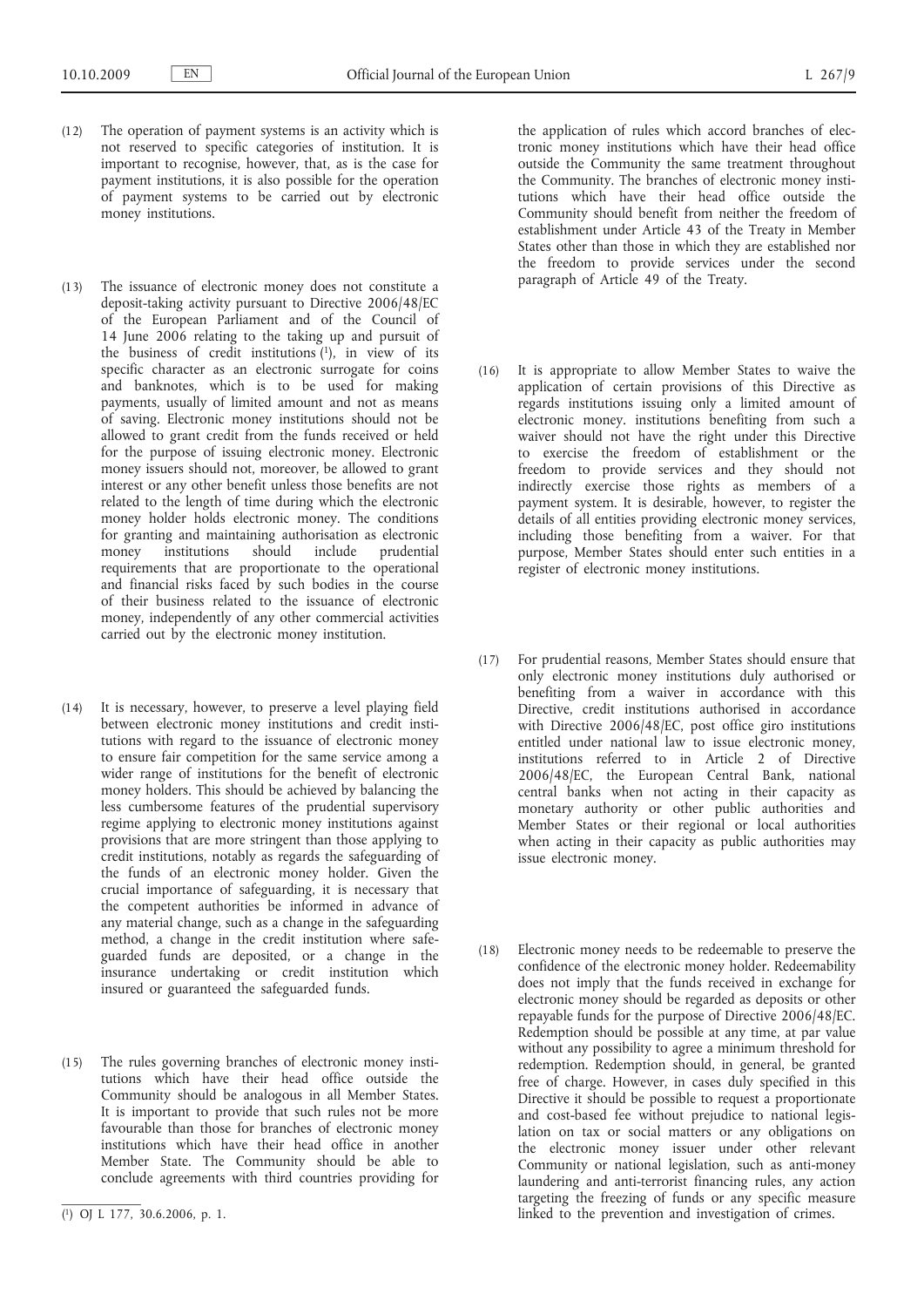- (19) Out-of-court complaint and redress procedures for the settlement of disputes should be at the disposal of electronic money holders. Chapter 5 of Title IV of Directive 2007/64/EC should therefore apply *mutatis mutandis* in the context of this Directive, without prejudice to the provisions of this Directive. A reference to 'payment service provider' in Directive 2007/64/EC therefore needs to be read as a reference to electronic money issuer; a reference to 'payment service user' needs to be read as a reference to electronic money holder; and a reference to Titles III and IV of Directive 2007/64/EC needs to be read as a reference to Title III of this Directive.
- (20) The measures necessary for the implementation of this Directive should be adopted in accordance with Council Decision 1999/468/EC of 28 June 1999 laying down the procedures for the exercise of implementing powers conferred on the Commission (1).
- (21) In particular, the Commission should be empowered to adopt implementing provisions in order to take account of inflation or technological and market developments and to ensure a convergent application of the exemptions under this Directive. Since such measures are of general scope and are designed to amend non-essential elements of this Directive they must be adopted in accordance with the regulatory procedure with scrutiny provided for in Article 5a of Decision 1999/468/EC.
- (22) The efficient functioning of this Directive will need to be reviewed. The Commission should therefore be required to produce a report three years after the deadline for transposition of this Directive. Member States should provide to the Commission information regarding the application of some of the provisions of this Directive.
- (23) In the interests of legal certainty, transitional arrangements should be made to ensure that electronic money institutions which have taken up their activities in accordance with the national laws transposing Directive 2000/46/EC are able to continue those activities within the Member State concerned for a specified period. That period should be longer for electronic money institutions that have benefited from the waiver provided for in Article 8 of Directive 2000/46/EC.
- (24) This Directive introduces a new definition of electronic money, the issuance of which can benefit from the derogations in Articles 34 and 53 of Directive 2007/64/EC. Therefore, the simplified customer due diligence regime for electronic money institutions under Directive 2005/60/EC of the European Parliament and of the Council of 26 October 2005 on the prevention of the use of the financial system for the purpose of money laundering and terrorist financing  $(\overrightarrow{2})$  should be amended accordingly.
- (25) Pursuant to Directive 2006/48/EC, electronic money institutions are considered to be credit institutions, although they can neither receive deposits from the public nor grant credit from funds received from the public. Given the regime introduced by this Directive, it is appropriate to amend the definition of credit institution in Directive 2006/48/EC in order to ensure that electronic money institutions are not considered to be credit institutions. However, credit institutions should continue to be allowed to issue electronic money and to carry on such activity Community-wide, subject to mutual recognition and to the comprehensive prudential supervisory regime applying to them in accordance with the Community legislation in the field of banking. In the interests of maintaining a level playing field, however, credit institutions should, alternatively, be able to carry out that activity through a subsidiary under the prudential supervisory regime of this Directive, rather than under Directive 2006/48/EC.
- (26) The provisions of this Directive replace all corresponding provisions of Directive 2000/46/EC. Directive 2000/46/EC should therefore be repealed.
- (27) Since the objective of this Directive cannot be sufficiently achieved by the Member States because it requires the harmonisation of many different rules currently existing in the legal systems of the various Member States and can therefore be better achieved at Community level, the Community may adopt measures, in accordance with the principle of subsidiarity as set out in Article 5 of the Treaty. In accordance with the principle of proportionality, as set out in that Article, this Directive does not go beyond what is necessary in order to achieve that objective.
- (28) In accordance with point 34 of the Interinstitutional Agreement on better law-making  $(3)$ , Member States are encouraged to draw up, for themselves and in the interest of the Community, their own tables illustrating, as far as possible, the correlation between this Directive and the transposition measures and to make them public,

HAVE ADOPTED THIS DIRECTIVE:

# TITLE I

# **SCOPE AND DEFINITIONS**

# *Article 1*

# **Subject matter and scope**

1. This Directive lays down the rules for the pursuit of the activity of issuing electronic money to which end the Member States shall recognise the following categories of electronic money issuer:

<sup>(</sup> 1) OJ L 184, 17.7.1999, p. 23.

<sup>(</sup> 2) OJ L 309, 25.11.2005, p. 15. (3) OJ C 321, 31.12.2003, p. 1.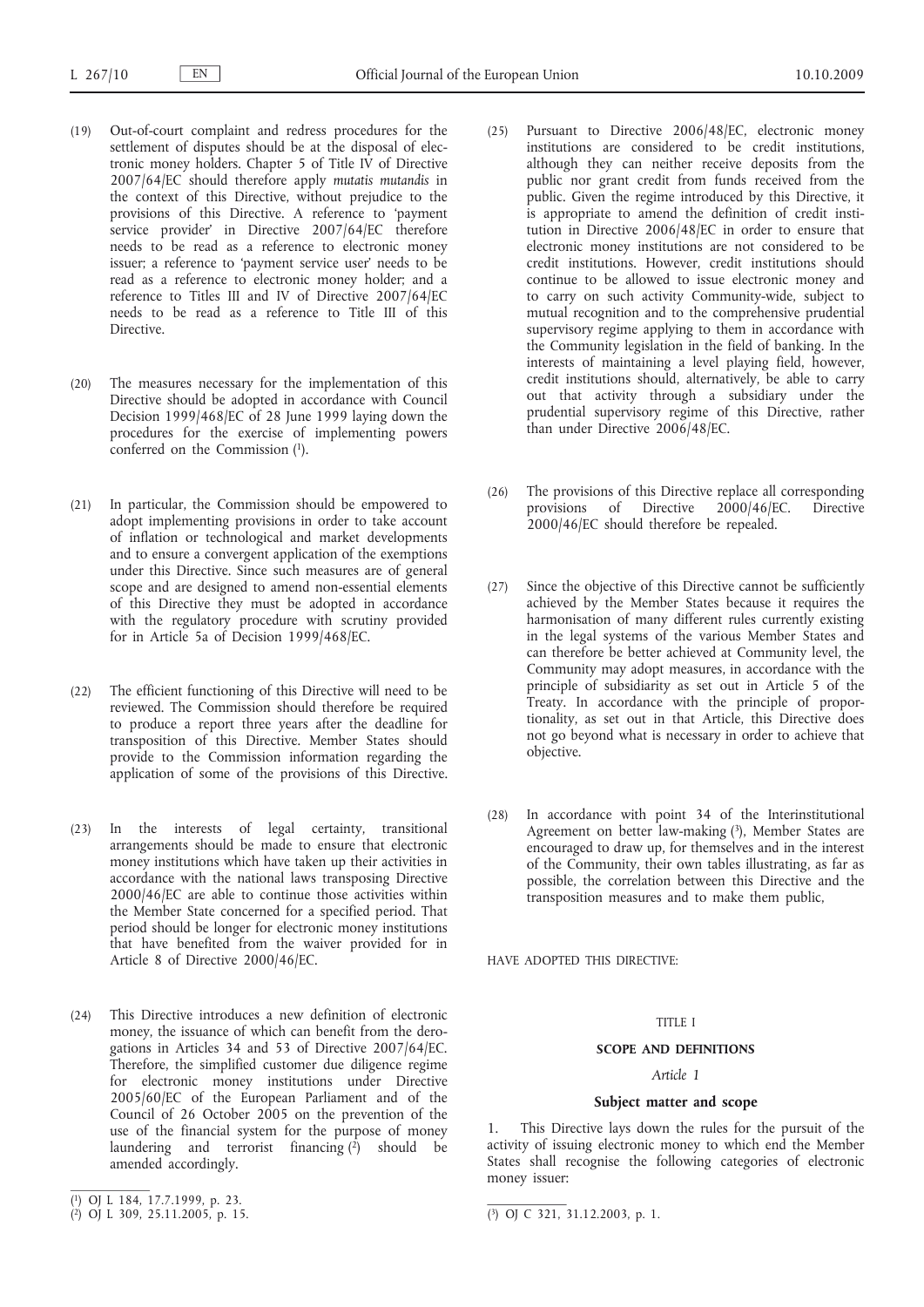- (a) credit institutions as defined in point 1 of Article 4 of Directive 2006/48/EC including, in accordance with national law, a branch thereof within the meaning of point 3 of Article 4 of that Directive, where such a branch is located within the Community and its head office is located outside the Community, in accordance with Article 38 of that Directive;
- (b) electronic money institutions as defined in point 1 of Article 2 of this Directive including, in accordance with Article 8 of this Directive and national law, a branch thereof, where such a branch is located within the Community and its head office is located outside the Community;
- (c) post office giro institutions which are entitled under national law to issue electronic money;
- (d) the European Central Bank and national central banks when not acting in their capacity as monetary authority or other public authorities;
- (e) Member States or their regional or local authorities when acting in their capacity as public authorities.

2. Title II of this Directive lays down the rules for the taking up, the pursuit and the prudential supervision of the business of electronic money institutions.

3. Member States may waive the application of all or part of the provisions of Title II of this Directive to the institutions referred to in Article 2 of Directive 2006/48/EC, with the exception of those referred to in the first and second indents of that Article.

4. This Directive does not apply to monetary value stored on instruments exempted as specified in Article 3(k) of Directive 2007/64/EC.

5. This Directive does not apply to monetary value that is used to make payment transactions exempted as specified in Article 3(l) of Directive 2007/64/EC.

#### *Article 2*

#### **Definitions**

For the purposes of this Directive, the following definitions shall apply:

- 1. 'electronic money institution' means a legal person that has been granted authorisation under Title II to issue electronic money;
- 2. 'electronic money' means electronically, including magnetically, stored monetary value as represented by a claim on the issuer which is issued on receipt of funds for the purpose of making payment transactions as defined in point 5 of Article 4 of Directive 2007/64/EC, and which is accepted by a natural or legal person other than the electronic money issuer;
- 3. 'electronic money issuer' means entities referred to in Article 1(1), institutions benefiting from the waiver under Article 1(3) and legal persons benefiting from a waiver under Article 9;
- 4. 'average outstanding electronic money' means the average total amount of financial liabilities related to electronic money in issue at the end of each calendar day over the preceding six calendar months, calculated on the first calendar day of each calendar month and applied for that calendar month.

#### TITLE II

### **REQUIREMENTS FOR THE TAKING UP, PURSUIT AND PRUDENTIAL SUPERVISION OF THE BUSINESS OF ELEC-TRONIC MONEY INSTITUTIONS**

# *Article 3*

# **General prudential rules**

1. Without prejudice to this Directive, Articles 5 and 10 to 15, Article 17(7) and Articles 18 to 25 of Directive 2007/64/EC shall apply to electronic money institutions *mutatis mutandis*.

Electronic money institutions shall inform the competent authorities in advance of any material change in measures taken for safeguarding of funds that have been received in exchange for electronic money issued.

Any natural or legal person who has taken a decision to acquire or dispose of, directly or indirectly, a qualifying holding within the meaning of point 11 of Article 4 of Directive 2006/48/EC in an electronic money institution, or to further increase or reduce, directly or indirectly, such qualifying holding as a result of which the proportion of the capital or of the voting rights held would reach, exceed or fall below 20 %, 30 % or 50 %, or so that the electronic money institution would become or cease to be its subsidiary, shall inform the competent authorities of their intention in advance of such acquisition, disposal, increase or reduction.

The proposed acquirer shall supply to the competent authority information indicating the size of the intended holding and relevant information referred to in Article 19a(4) of Directive 2006/48/EC.

Where the influence exercised by the persons referred to in the second subparagraph is likely to operate to the detriment of the prudent and sound management of the institution, the competent authorities shall express their opposition or take other appropriate measures to bring that situation to an end. Such measures may include injunctions, sanctions against directors or managers, or the suspension of the exercise of the voting rights attached to the shares held by the shareholders or members in question.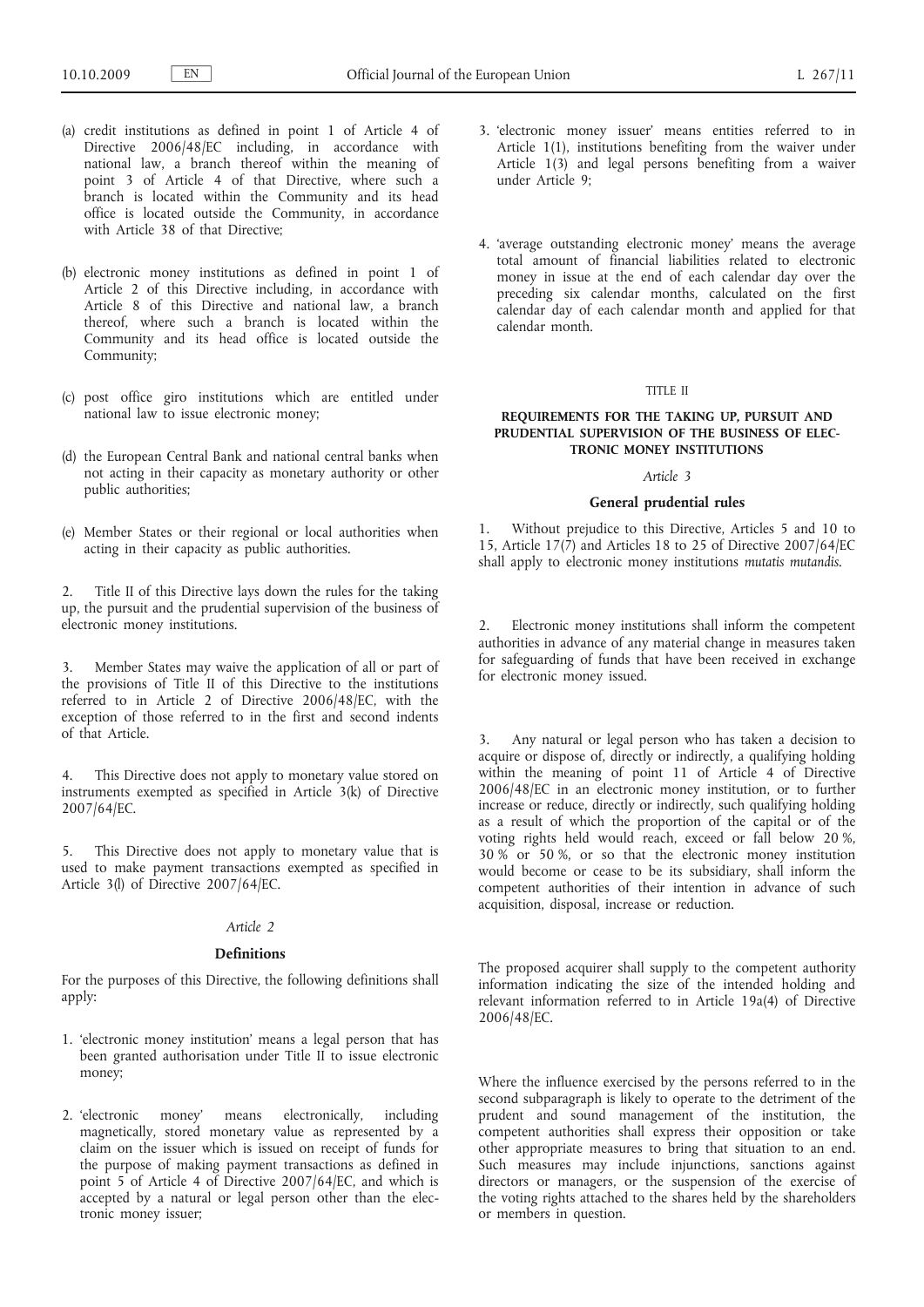Similar measures shall apply to natural or legal persons who fail to comply with the obligation to provide prior information, as laid down in this paragraph.

If a holding is acquired despite the opposition of the competent authorities, those authorities shall, regardless of any other sanction to be adopted, provide for the exercise of the voting rights of the acquirer to be suspended, the nullity of votes cast or the possibility of annulling those votes.

The Member States may waive or allow their competent authorities to waive the application of all or part of the obligations pursuant to this paragraph in respect of electronic money institutions that carry out one or more of the activities listed in Article 6(1)(e).

Member States shall allow electronic money institutions to distribute and redeem electronic money through natural or legal persons which act on their behalf. Where the electronic money institution wishes to distribute electronic money in another Member State by engaging such a natural or legal person, it shall follow the procedure set out in Article 25 of Directive 2007/64/EC.

5. Notwithstanding paragraph 4, electronic money institutions shall not issue electronic money through agents. Electronic money institutions shall be allowed to provide payment services referred to in Article 6(1)(a) through agents only if the conditions in Article 17 of Directive 2007/64/EC are met.

# *Article 4*

### **Initial capital**

Member States shall require electronic money institutions to hold, at the time of authorisation, initial capital, comprised of the items set out in Article 57(a) and (b) of Directive 2006/48/EC, of not less than EUR 350 000.

#### *Article 5*

#### **Own funds**

1. The electronic money institution's own funds, as set out in Articles 57 to 61, 63, 64 and 66 of Directive 2006/48/EC shall not fall below the amount required under paragraphs 2 to 5 of this Article or under Article 4 of this Directive, whichever the higher.

2. In regard to the activities referred to in Article 6(1)(a) that are not linked to the issuance of electronic money, the own funds requirements of an electronic money institution shall be calculated in accordance with one of the three methods (A, B or C) set out in Article 8(1) and (2) of Directive 2007/64/EC. The appropriate method shall be determined by the competent authorities in accordance with national legislation.

In regard to the activity of issuing electronic money, the own funds requirements of an electronic money institution shall be calculated in accordance with Method D as set out in paragraph 3.

Electronic money institutions shall at all times hold own funds that are at least equal to the sum of the requirements referred to in the first and second subparagraphs.

3. Method D: The own funds of an electronic money institution for the activity of issuing electronic money shall amount to at least 2 % of the average outstanding electronic money.

4. Where an electronic money institution carries out any of the activities referred to in Article  $6(1)(a)$  that are not linked to the issuance of electronic money or any of the activities referred to in Article  $6(1)(b)$  to (e) and the amount of outstanding electronic money is unknown in advance, the competent authorities shall allow that electronic money institution to calculate its own funds requirements on the basis of a representative portion assumed to be used for the issuance of electronic money, provided such a representative portion can be reasonably estimated on the basis of historical data and to the satisfaction of the competent authorities. Where an electronic money institution has not completed a sufficient period of business, its own funds requirements shall be calculated on the basis of projected outstanding electronic money evidenced by its business plan subject to any adjustment to that plan having been required by the competent authorities.

5. On the basis of an evaluation of the risk-management processes, of the risk loss databases and internal control mechanisms of the electronic money institution, the competent authorities may require the electronic money institution to hold an amount of own funds which is up to 20 % higher than the amount which would result from the application of the relevant method in accordance with paragraph 2, or permit the electronic money institution to hold an amount of own funds which is up to 20 % lower than the amount which would result from the application of the relevant method in accordance with paragraph 2.

6. Member States shall take the necessary measures to prevent the multiple use of elements eligible for own funds:

- (a) where the electronic money institution belongs to the same group as another electronic money institution, a credit institution, a payment institution, an investment firm, an asset management company or an insurance or reinsurance undertaking;
- (b) where an electronic money institution carries out activities other than the issuance of electronic money.

Where the conditions laid down in Article 69 of Directive 2006/48/EC are met, Member States or their competent authorities may choose not to apply paragraphs 2 and 3 of this Article to electronic money institutions which are included in the consolidated supervision of the parent credit institutions pursuant to Directive 2006/48/EC.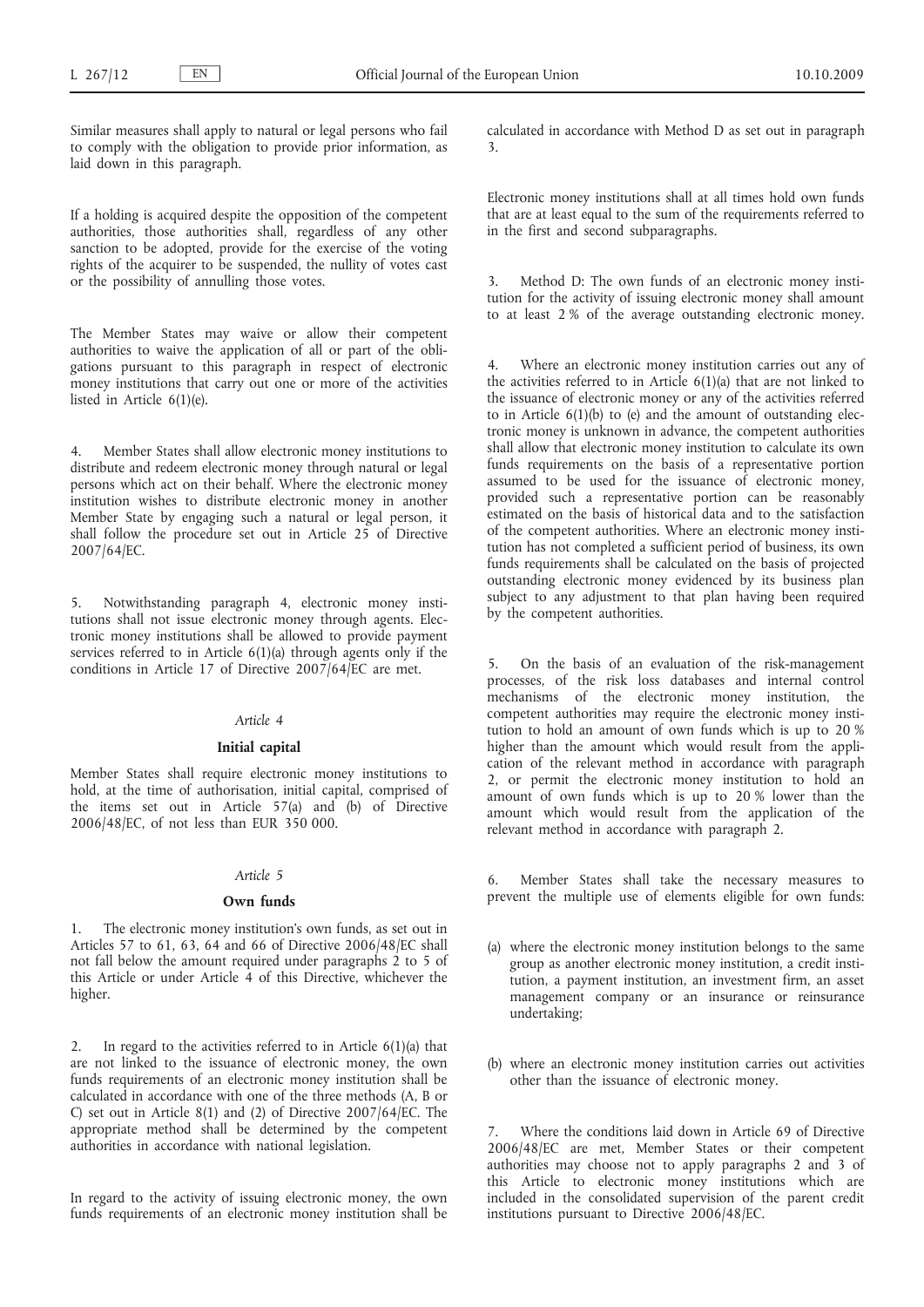# *Article 6*

### **Activities**

1. In addition to issuing electronic money, electronic money institutions shall be entitled to engage in any of the following activities:

- (a) the provision of payment services listed in the Annex to Directive 2007/64/EC;
- (b) the granting of credit related to payment services referred to in points 4, 5 or 7 of the Annex to Directive 2007/64/EC, where the conditions laid down in Article 16(3) and (5) of that Directive are met;
- (c) the provision of operational services and closely related ancillary services in respect of the issuing of electronic money or to the provision of payment services referred to in point (a);
- (d) the operation of payment systems as defined in point 6 of Article 4 of Directive 2007/64/EC and without prejudice to Article 28 of that Directive;
- (e) business activities other than issuance of electronic money, having regard to the applicable Community and national law.

Credit referred to in point (b) of the first subparagraph shall not be granted from the funds received in exchange of electronic money and held in accordance with Article 7(1).

2. Electronic money institutions shall not take deposits or other repayable funds from the public within the meaning of Article 5 of Directive 2006/48/EC.

Any funds received by electronic money institutions from the electronic money holder shall be exchanged for electronic money without delay. Such funds shall not constitute either a deposit or other repayable funds received from the public within the meaning of Article 5 of Directive 2006/48/EC.

4. Article 16(2) and (4) of Directive 2007/64/EC shall apply to funds received for the activities referred to in paragraph 1(a) of this Article that are not linked to the activity of issuing electronic money.

#### *Article 7*

#### **Safeguarding requirements**

1. Member States shall require an electronic money institution to safeguard funds that have been received in exchange for electronic money that has been issued, in accordance with Article 9(1) and (2) of Directive 2007/64/EC. Funds received in the form of payment by payment instrument need not be safeguarded until they are credited to the electronic money institution's payment account or are otherwise made available to the electronic money institution in accordance with the execution time requirements laid down in the Directive 2007/64/EC, where applicable. In any event, such funds shall be safeguarded by no later than five business days, as defined in point 27 of Article 4 of that Directive, after the issuance of electronic money.

2. For the purposes of paragraph 1, secure, low-risk assets are asset items falling into one of the categories set out in Table 1 of point 14 of Annex I to Directive 2006/49/EC of the European Parliament and of the Council of 14 June 2006 on the capital adequacy of investment firms and credit institutions  $(1)$  for which the specific risk capital charge is no higher than 1,6 %, but excluding other qualifying items as defined in point 15 of that Annex.

For the purposes of paragraph 1, secure, low-risk assets are also units in an undertaking for collective investment in transferable securities (UCITS) which invests solely in assets as specified in the first subparagraph.

In exceptional circumstances and with adequate justification, the competent authorities may, based on an evaluation of security, maturity, value or other risk element of the assets as specified in the first and second subparagraphs, determine which of those assets do not constitute secure, low-risk assets for the purposes of paragraph 1.

3. Article 9 of Directive 2007/64/EC shall apply to electronic money institutions for the activities referred to in Article 6(1)(a) of this Directive that are not linked to the activity of issuing electronic money.

4. For the purposes of paragraphs 1 and 3, Member States or their competent authorities may determine, in accordance with national legislation, which method shall be used by the electronic money institutions to safeguard funds.

# *Article 8*

## **Relations with third countries**

1. Member States shall not apply to a branch of an electronic money institution having its head office outside the Community, when taking up or pursuing its business, provisions which result in more favourable treatment than that accorded to an electronic money institution having its head office within the Community.

2. The competent authorities shall notify the Commission of all authorisations for branches of electronic money institutions having their head office outside the Community.

3. Without prejudice to paragraph 1, the Community may, through agreements concluded with one or more third countries, agree to apply provisions that ensure that branches of an electronic money institution having its head office outside the Community are treated identically throughout the Community.

# *Article 9*

#### **Optional exemptions**

Member States may waive or allow their competent authorities to waive the application of all or part of the procedures and conditions set out in Articles 3, 4, 5 and 7 of this Directive, with the exception of Articles 20, 22, 23 and 24 of Directive 2007/64/EC, and allow legal persons to be entered in the register for electronic money institutions if both of the following requirements are complied with:

<sup>(</sup> 1) OJ L 177, 30.6.2006, p. 201.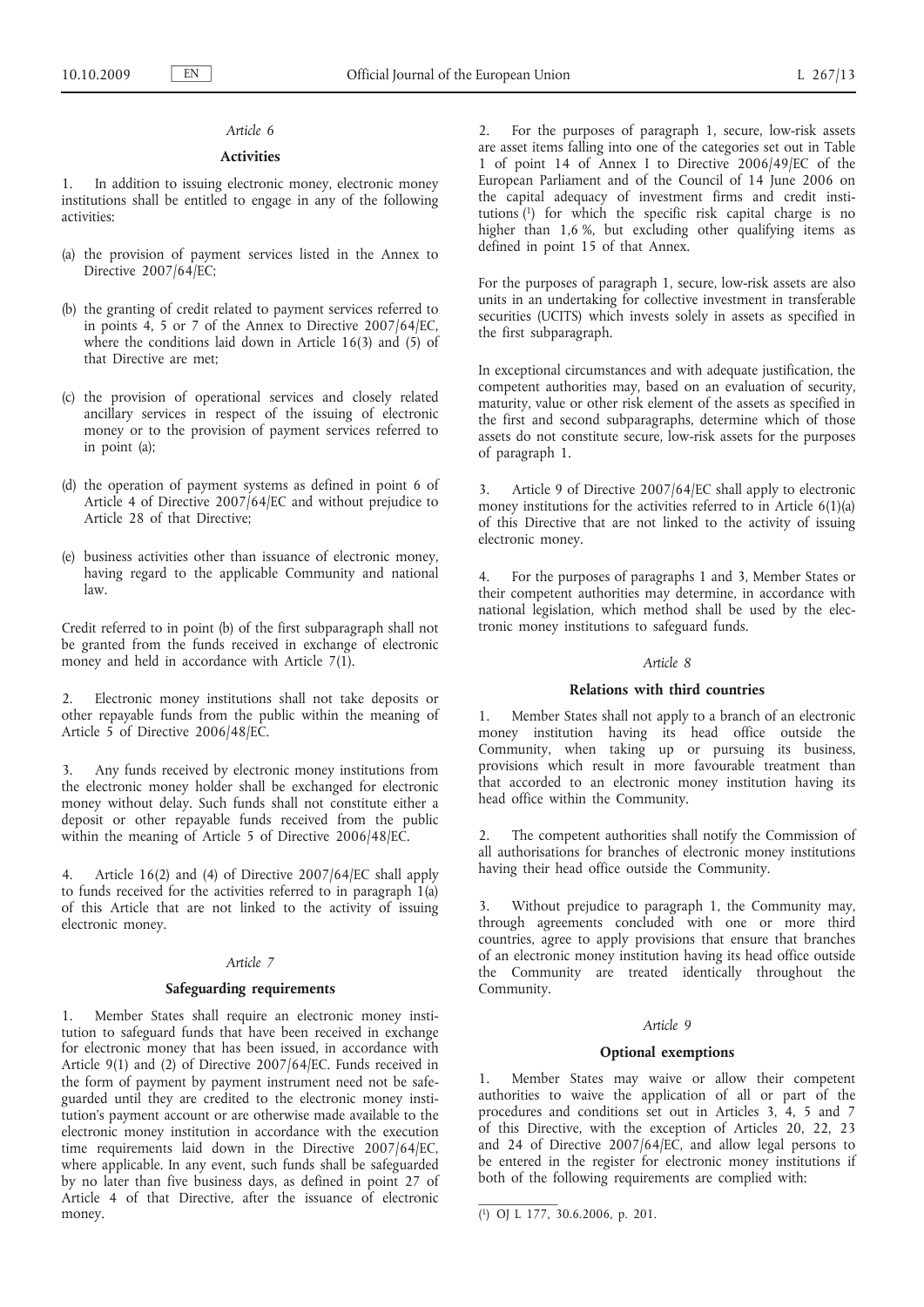- (a) the total business activities generate an average outstanding electronic money that does not exceed a limit set by the Member State but that, in any event, amounts to no more than EUR 5 000 000; and
- (b) none of the natural persons responsible for the management or operation of the business has been convicted of offences relating to money laundering or terrorist financing or other financial crimes.

Where an electronic money institution carries out any of the activities referred to in Article 6(1)(a) that are not linked to the issuance of electronic money or any of the activities referred to in Article  $6(1)(b)$  to (e) and the amount of outstanding electronic money is unknown in advance, the competent authorities shall allow that electronic money institution to apply point (a) of the first subparagraph on the basis of a representative portion assumed to be used for the issuance of electronic money, provided that such a representative portion can be reasonably estimated on the basis of historical data and to the satisfaction of the competent authorities. Where an electronic money institution has not completed a sufficiently long period of business, that requirement shall be assessed on the basis of projected outstanding electronic money evidenced by its business plan subject to any adjustment to that plan having been required by the competent authorities.

Member States may also provide for the granting of the optional exemptions under this Article to be subject to an additional requirement of a maximum storage amount on the payment instrument or payment account of the consumer where the electronic money is stored.

A legal person registered in accordance with this paragraph may provide payment services not related to electronic money issued in accordance with this Article only if conditions set out in Article 26 of Directive 2007/64/EC are met.

2. A legal person registered in accordance with paragraph 1 shall be required to have its head office in the Member State in which it actually pursues its business.

3. A legal person registered in accordance with paragraph 1 shall be treated as an electronic money institution. However, Article 10(9) and Article 25 of Directive 2007/64/EC shall not apply to it.

Member States may provide for a legal person registered in accordance with paragraph 1 to engage only in some of the activities listed in Article  $6(1)$ .

5. A legal person referred to in paragraph 1 shall:

(a) notify the competent authorities of any change in its situation which is relevant to the conditions specified in paragraph 1; and

(b) at least annually, on date specified by the competent authorities, report on the average outstanding electronic money.

6. Member States shall take the necessary steps to ensure that where the conditions set out in paragraphs 1, 2 and 4 are no longer met, the legal person concerned shall seek authorisation within 30 calendar days in accordance with Article 3. Any such person that has not sought authorisation within that period shall be prohibited, in accordance with Article 10, from issuing electronic money.

7. Member States shall ensure that their competent authorities are sufficiently empowered to verify continued compliance with the requirements laid down in this Article.

8. This Article shall not apply in respect of the provisions of Directive 2005/60/EC or national anti-money-laundering provisions.

9. Where a Member State avails itself of the waiver provided for in paragraph 1, it shall notify the Commission accordingly by 30 April 2011. The Member State shall notify the Commission forthwith of any subsequent change. In addition, the Member State shall inform the Commission of the number of legal persons concerned and, on an annual basis, of the total amount of outstanding electronic money issued at 31 December of each calendar year, as referred to in paragraph 1.

## TITLE III

### **ISSUANCE AND REDEEMABILITY OF ELECTRONIC MONEY**

# *Article 10*

# **Prohibition from issuing electronic money**

Without prejudice to Article 18, Member States shall prohibit natural or legal persons who are not electronic money issuers from issuing electronic money.

#### *Article 11*

#### **Issuance and redeemability**

Member States shall ensure that electronic money issuers issue electronic money at par value on the receipt of funds.

Member States shall ensure that, upon request by the electronic money holder, electronic money issuers redeem, at any moment and at par value, the monetary value of the electronic money held.

The contract between the electronic money issuer and the electronic money holder shall clearly and prominently state the conditions of redemption, including any fees relating thereto, and the electronic money holder shall be informed of those conditions before being bound by any contract or offer.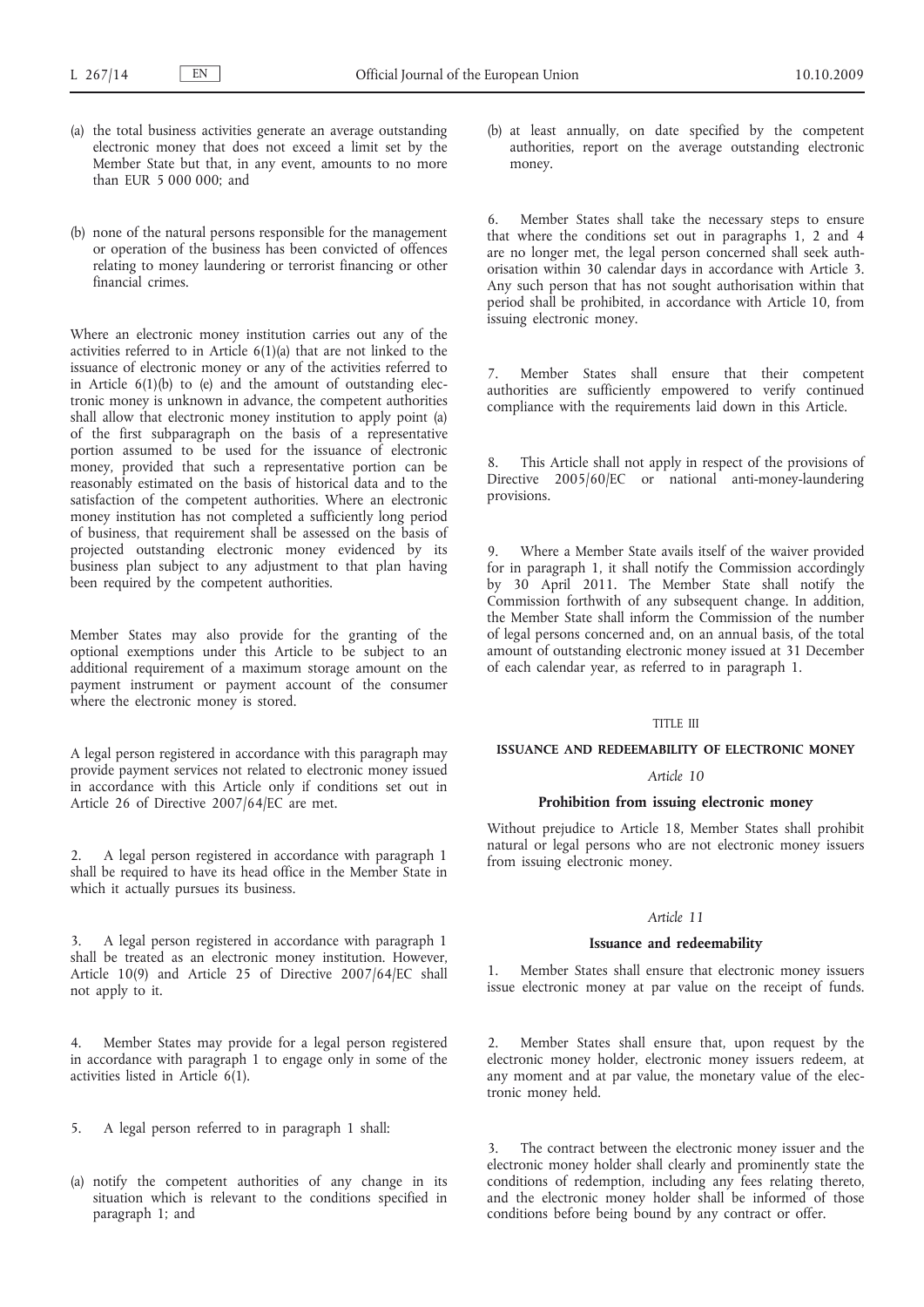Redemption may be subject to a fee only if stated in the contract in accordance with paragraph 3 and only in any of the following cases:

- (a) where redemption is requested before the termination of the contract;
- (b) where the contract provides for a termination date and the electronic money holder terminates the contract before that date; or
- (c) where redemption is requested more than one year after the date of termination of the contract.

Any such fee shall be proportionate and commensurate with the actual costs incurred by the electronic money issuer.

5. Where redemption is requested before the termination of the contract, the electronic money holder may request redemption of the electronic money in whole or in part.

6. Where redemption is requested by the electronic money holder on or up to one year after the date of the termination of the contract:

- (a) the total monetary value of the electronic money held shall be redeemed; or
- (b) where the electronic money institution carries out one or more of the activities listed in Article 6(1)(e) and it is unknown in advance what proportion of funds is to be used as electronic money, all funds requested by the electronic money holder shall be redeemed.

7. Notwithstanding paragraphs 4, 5 and 6, redemption rights of a person, other than a consumer, who accepts electronic money shall be subject to the contractual agreement between the electronic money issuer and that person.

# *Article 12*

### **Prohibition of interest**

Member States shall prohibit the granting of interest or any other benefit related to the length of time during which an electronic money holder holds the electronic money.

#### *Article 13*

# **Out-of-court complaint and redress procedures for the settlement of disputes**

Without prejudice to this Directive, Chapter 5 of Title IV of Directive 2007/64/EC shall apply *mutatis mutandis* to electronic money issuers in respect of their duties arising from this Title.

## TITLE IV

### **FINAL PROVISIONS AND IMPLEMENTING MEASURES**

# *Article 14*

### **Implementing measures**

1. The Commission may adopt measures which are necessary to update the provisions of this Directive in order to take account of inflation or technological and market developments. Those measures, designed to amend non-essential elements of this Directive, shall be adopted in accordance with the regulatory procedure with scrutiny referred to in Article 15(2).

2. The Commission shall adopt measures to ensure the convergent application of the exemptions referred to in Article 1(4) and (5). Those measures, designed to amend nonessential elements of this Directive shall be adopted in accordance with the regulatory procedure with scrutiny referred to in Article 15(2).

# *Article 15*

# **Committee procedure**

1. The Commission shall be assisted by the Payments Committee set up in accordance with Article 85 of Directive 2007/64/EC.

2. Where reference is made to this paragraph, Article 5a(1) to (4) and Article 7 of Decision 1999/468/EC shall apply, having regard to the provisions of Article 8 thereof.

### *Article 16*

#### **Full harmonisation**

1. Without prejudice to Article 1(3), the sixth subparagraph of Article 3(3), Article 5(7), Article 7(4), Article 9 and Article 18(2) and in so far as this Directive provides for harmonisation, Member States shall not maintain or introduce provisions other than those laid down in this Directive.

2. Member States shall ensure that an electronic money issuer does not derogate, to the detriment of an electronic money holder, from the provisions of national law implementing or corresponding to provisions of this Directive except where explicitly provided for therein.

### *Article 17*

### **Review**

By 1 November 2012, the Commission shall present to the European Parliament, the Council, the European Economic and Social Committee and the European Central Bank a report on the implementation and impact of this Directive, in particular on the application of prudential requirements for electronic money institutions, accompanied, where appropriate, by a proposal for its revision.

# *Article 18*

#### **Transitional provisions**

1. Member States shall allow electronic money institutions that have taken up, before 30 April 2011, activities in accordance with national law transposing Directive 2000/46/EC in the Member State in which their head office is located, to continue those activities in that Member State or in another Member State in accordance with the mutual recognition arrangements provided for in Directive 2000/46/EC without being required to seek authorisation in accordance with Article 3 of this Directive or to comply with the other provisions laid down or referred to in Title II of this Directive.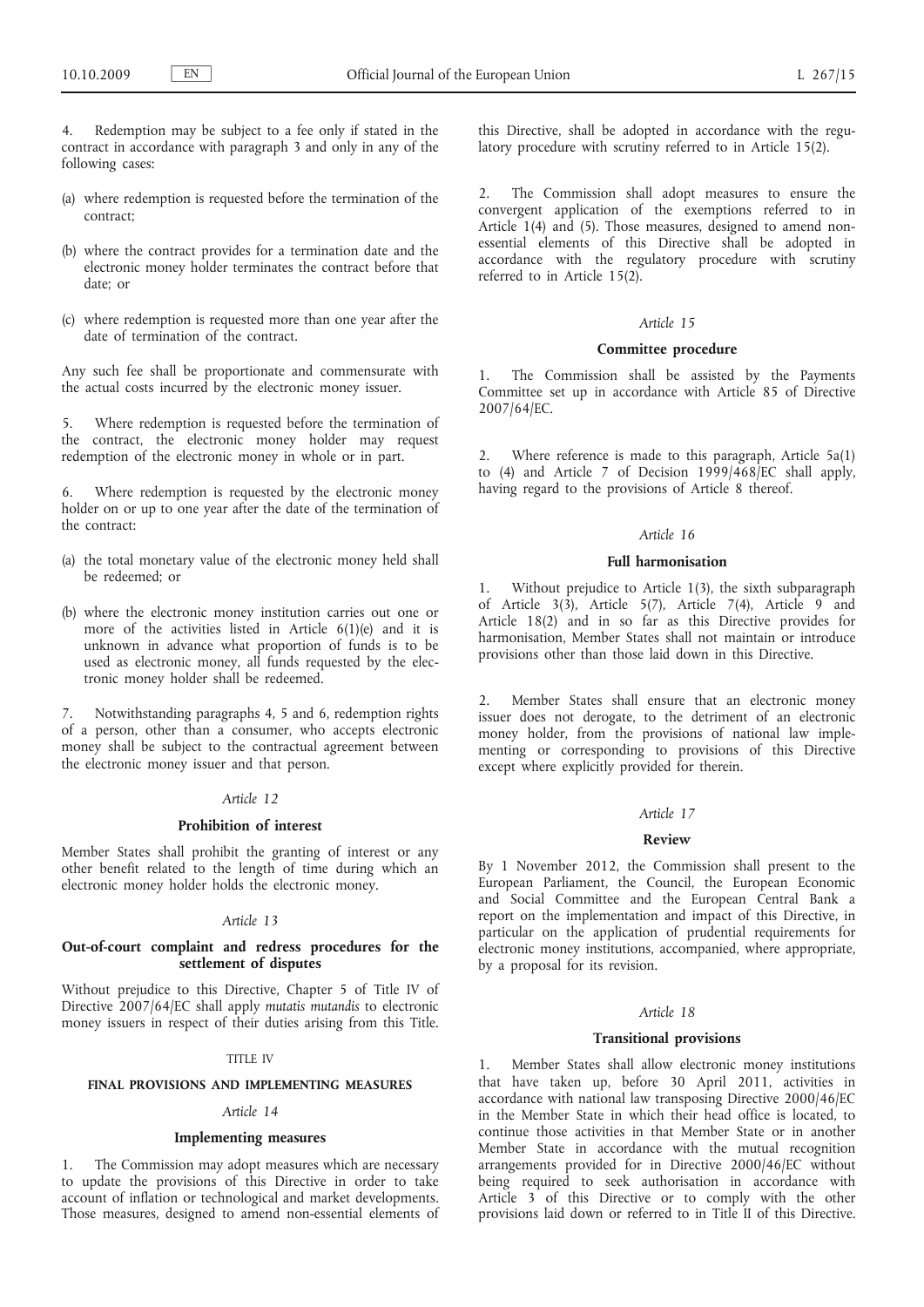Member States shall require such electronic money institutions to submit all relevant information to the competent authorities in order to allow the latter to assess, by 30 October 2011, whether the electronic money institutions comply with the requirements laid down in this Directive and, if not, which measures need to be taken in order to ensure compliance or whether a withdrawal of authorisation is appropriate.

Compliant electronic money institutions shall be granted authorisation, shall be entered in the register, and shall be required to comply with the requirements in Title II. Where electronic money institutions do not comply with the requirements laid down in this Directive by 30 October 2011, they shall be prohibited from issuing electronic money.

2. Member States may provide for an electronic money institution to be automatically granted authorisation and entered in the register provided for in Article 3 if the competent authorities already have evidence that the electronic money institution concerned complies with the requirements laid down in Articles 3, 4 and 5. The competent authorities shall inform the electronic money institutions concerned before the authorisation is granted.

3. Member States shall allow electronic money institutions that have taken up, before 30 April 2011, activities in accordance with national law transposing Article 8 of Directive 2000/46/EC, to continue those activities within the Member State concerned in accordance with Directive 2000/46/EC until 30 April 2012, without being required to seek authorisation under Article 3 of this Directive or to comply with the other provisions laid down or referred to in Title II of this Directive. Electronic money institutions which, during that period, have been neither authorised nor waived within the meaning of Article 9 of this Directive, shall be prohibited from issuing electronic money.

#### *Article 19*

#### **Amendments to Directive 2005/60/EC**

Directive 2005/60/EC is hereby amended as follows:

- 1. in Article 3(2), point (a) is replaced by the following:
	- '(a) an undertaking, other than a credit institution, which carries out one or more of the operations included in points 2 to 12 and points 14 and 15 of Annex I to Directive 2006/48/EC, including the activities of currency exchange offices (bureaux de change);'
- 2. in Article 11(5), point (d) is replaced by the following:
	- '(d) electronic money, as defined in point 2 of Article 2 of Directive 2009/110/EC of the European Parliament and of the Council of 16 September 2009 on the taking up, pursuit and prudential supervision of the business of electronic money institutions (\*) where, if it is not possible to recharge, the maximum amount stored electronically in the device is no more than EUR 250, or

where, if it is possible to recharge, a limit of EUR 2 500 is imposed on the total amount transacted in a calendar year, except when an amount of EUR 1 000 or more is redeemed in that same calendar year upon the electronic money holder's request in accordance with Article 11 of Directive 2009/110/EC. As regards national payment transactions, Member States or their competent authorities may increase the amount of EUR 250 referred to in this point to a ceiling of EUR 500.

(\*) OJ L 267, 10.10.2009, p 7'.

### *Article 20*

# **Amendments to Directive 2006/48/EC**

Directive 2006/48/EC is hereby amended as follows:

- 1. Article 4 is amended as following:
	- (a) point 1 is replaced by the following:
		- '1. "credit institution" means an undertaking the business of which is to receive deposits or other repayable funds from the public and to grant credits for its own account;'
	- (b) point 5 is replaced by the following:
		- '5. "financial institution" means an undertaking other than a credit institution, the principal activity of which is to acquire holdings or to pursue one or more of the activities listed in points 2 to 12 and 15 of Annex I.';
- 2. the following point is added to Annex I:
	- '15. Issuing electronic money.'.

#### *Article 21*

#### **Repeal**

Directive 2000/46/EC shall be repealed with effect from 30 April 2011, without prejudice to Article 18(1) and (3) of this Directive.

Any reference to the repealed Directive shall be construed as a reference to this Directive.

### *Article 22*

### **Transposition**

Member States shall adopt and publish, not later than 30 April 2011, the laws, regulations and administrative provisions necessary to comply with this Directive. They shall forthwith communicate to the Commission the text of those measures.

They shall apply those measures from 30 April 2011.